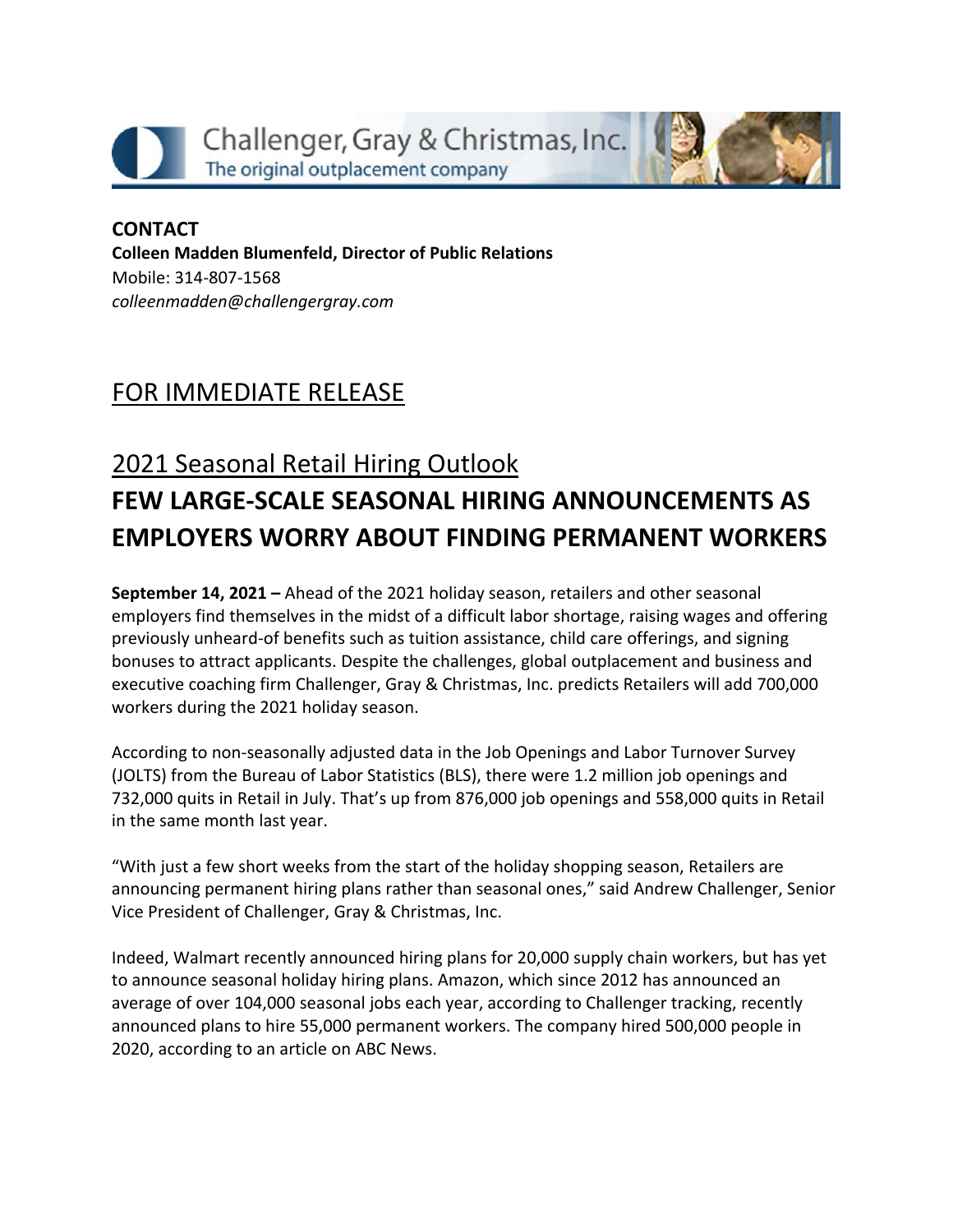Retail employment has not rebounded to pre-pandemic levels. August employment in the sector is down 64,400 jobs from July, according to the latest BLS numbers. It is down 67,800 jobs from February 2020 and 278,100 jobs from the 15,564,200 employed in the industry in August 2019.

For the 2020 holiday season, Retailers added 736,300 jobs—adjusted down from 788,600—a 10% increase from the 672,300 jobs added in October through December 2019. It is the highest number of jobs added during the holiday season since 2014, when 749,100 jobs were added, according to the BLS.

Transportation and Warehousing, which has seen employment explode over the last five years as consumers increasingly went online to shop, added 493,000 jobs in October through December 2020, the highest on record, and up 67% from the 295,000 jobs added in the same period in 2019. Employment in this sector at 5,747,700 is up 140,700 jobs from August 2019 and up 1,800 from February 2020.

US-based companies have announced 190,000 seasonal hiring plans, according to Challenger tracking. This is down from 301,700 hiring plans companies announced at this point last year.

So far this season, UPS announced it would add 100,000 jobs for the holiday season, matching last year's announcement. Michaels Stores announced 20,000 seasonal workers, up from 16,000 last season. Aldi also announced it would hire 20,000 workers for the holiday season. 1- 800-FLOWERS.COM, Inc. will hire 10,000 seasonal workers, same as in 2020. The United States Postal Service announced 40,000 workers to tackle the holiday season.

"We will likely see more holiday hiring plans announced over the next month, but with the trouble Retailers and Transportation companies are having attracting workers for normal business periods, it will be interesting to see how many workers these companies will be able to hire," said Andrew Challenger, Vice President of Challenger, Gray & Christmas, Inc.

"The end of the expanded unemployment benefits may spur some workers to take these positions. However, myriad other issues could keep them from filling these roles, such as COVID concerns, vaccination statuses, child care issues, and burnout," said Challenger.

2

# # #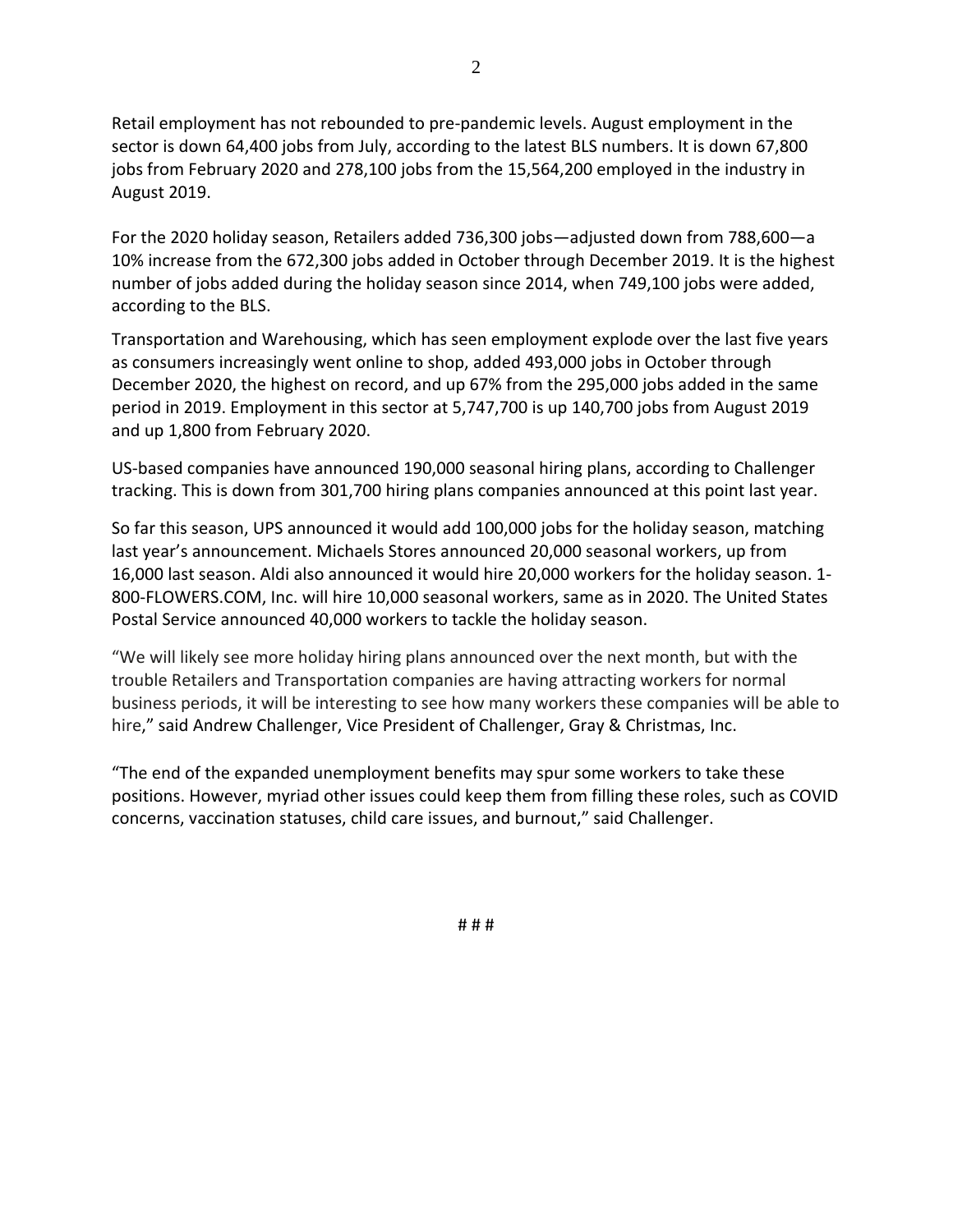| <b>JOBS ADDED IN RETAIL TRADE</b>                                                                                                       |         |            |            |              |          |  |  |  |  |  |  |  |
|-----------------------------------------------------------------------------------------------------------------------------------------|---------|------------|------------|--------------|----------|--|--|--|--|--|--|--|
| October, November, December 2005-Present                                                                                                |         |            |            |              |          |  |  |  |  |  |  |  |
|                                                                                                                                         | Oct     | <b>Nov</b> | <b>Dec</b> | <b>TOTAL</b> | % Change |  |  |  |  |  |  |  |
| 2005                                                                                                                                    | 122,300 | 392,700    | 196,600    | 711,600      | 0.20%    |  |  |  |  |  |  |  |
| 2006                                                                                                                                    | 150,600 | 427,300    | 169,000    | 746,900      | 5.00%    |  |  |  |  |  |  |  |
| 2007                                                                                                                                    | 87,900  | 465,400    | 167,600    | 720,900      | $-3.50%$ |  |  |  |  |  |  |  |
| 2008                                                                                                                                    | 38,600  | 213,600    | 72,700     | 324,900      | -54.90%  |  |  |  |  |  |  |  |
| 2009                                                                                                                                    | 45,100  | 317,100    | 133,600    | 495,800      | 52.60%   |  |  |  |  |  |  |  |
| 2010                                                                                                                                    | 149,800 | 339,200    | 158,600    | 647,600      | 30.60%   |  |  |  |  |  |  |  |
| 2011                                                                                                                                    | 134,200 | 390,600    | 154,500    | 679,300      | 4.90%    |  |  |  |  |  |  |  |
| 2012                                                                                                                                    | 138,700 | 485,400    | 99,600     | 723,700      | 6.50%    |  |  |  |  |  |  |  |
| 2013                                                                                                                                    | 159,600 | 443,100    | 184,100    | 786,800      | 8.70%    |  |  |  |  |  |  |  |
| 2014                                                                                                                                    | 182,800 | 412,200    | 154,100    | 749,100      | $-4.80%$ |  |  |  |  |  |  |  |
| 2015                                                                                                                                    | 183,300 | 399,300    | 125,700    | 708,800      | $-5.38%$ |  |  |  |  |  |  |  |
| 2016                                                                                                                                    | 149,400 | 359,400    | 132,200    | 641,000      | $-9.57%$ |  |  |  |  |  |  |  |
| 2017                                                                                                                                    | 146,400 | 462,700    | 59,300     | 668,400      | 4.27%    |  |  |  |  |  |  |  |
| 2018                                                                                                                                    | 115,900 | 494,800    | 14,900     | 625,600      | $-6.40%$ |  |  |  |  |  |  |  |
| 2019                                                                                                                                    | 160,900 | 431,900    | 79,500     | 672,300      | 7.47%    |  |  |  |  |  |  |  |
| 2020                                                                                                                                    | 239,200 | 356,800    | 140,300    | 736,300      | 9.52%    |  |  |  |  |  |  |  |
| 2021                                                                                                                                    |         |            |            |              |          |  |  |  |  |  |  |  |
| Average*                                                                                                                                | 137,794 | 399,469    | 126,800    | 662,160      |          |  |  |  |  |  |  |  |
| *Since 2005                                                                                                                             |         |            |            |              |          |  |  |  |  |  |  |  |
|                                                                                                                                         |         |            |            |              |          |  |  |  |  |  |  |  |
| <b>JOBS ADDED IN TRANSPORTATION &amp; WAREHOUSING</b>                                                                                   |         |            |            |              |          |  |  |  |  |  |  |  |
| October, November, December 2011-Present                                                                                                |         |            |            |              |          |  |  |  |  |  |  |  |
|                                                                                                                                         | Oct     | <b>Nov</b> | <b>Dec</b> | <b>TOTAL</b> | % Change |  |  |  |  |  |  |  |
| 2011                                                                                                                                    | 11,200  | 25,900     | 62,200     | 99,300       | $-2.93%$ |  |  |  |  |  |  |  |
| 2012                                                                                                                                    | 14,000  | 28,300     | 103,900    | 146,200      | 47.20%   |  |  |  |  |  |  |  |
| 2013                                                                                                                                    | 11,300  | 57,500     | 96,300     | 165,100      | 12.39%   |  |  |  |  |  |  |  |
| 2014                                                                                                                                    | 39,100  | 56,800     | 135,800    | 231,700      | 40.34%   |  |  |  |  |  |  |  |
| 2015                                                                                                                                    | 13,900  | 70,600     | 144,000    | 228,500      | $-1.38%$ |  |  |  |  |  |  |  |
| 2016                                                                                                                                    | 28,000  | 85,500     | 152,800    | 266,300      | 16.54%   |  |  |  |  |  |  |  |
| 2017                                                                                                                                    | 41,400  | 88,600     | 135,200    | 265,200      | $-0.41%$ |  |  |  |  |  |  |  |
| 2018                                                                                                                                    | 52,900  | 111,200    | 95,400     | 259,500      | $-2.15%$ |  |  |  |  |  |  |  |
| 2019                                                                                                                                    | 36,300  | 119,400    | 139,300    | 295,000      | 13.68%   |  |  |  |  |  |  |  |
| 2020                                                                                                                                    | 117,900 | 254,200    | 121,700    | 493,800      | 67.39%   |  |  |  |  |  |  |  |
| 2021                                                                                                                                    |         |            |            |              |          |  |  |  |  |  |  |  |
| AVERAGE*                                                                                                                                | 36,600  | 89,800     | 118,660    | 245,060      |          |  |  |  |  |  |  |  |
|                                                                                                                                         |         |            |            |              |          |  |  |  |  |  |  |  |
| *Since 2011                                                                                                                             |         |            |            |              |          |  |  |  |  |  |  |  |
| Source: Challenger, Gray & Christmas, Inc., with non-seasonally adjusted data provided by the U.S. Bureau of Labor<br><b>Statistics</b> |         |            |            |              |          |  |  |  |  |  |  |  |